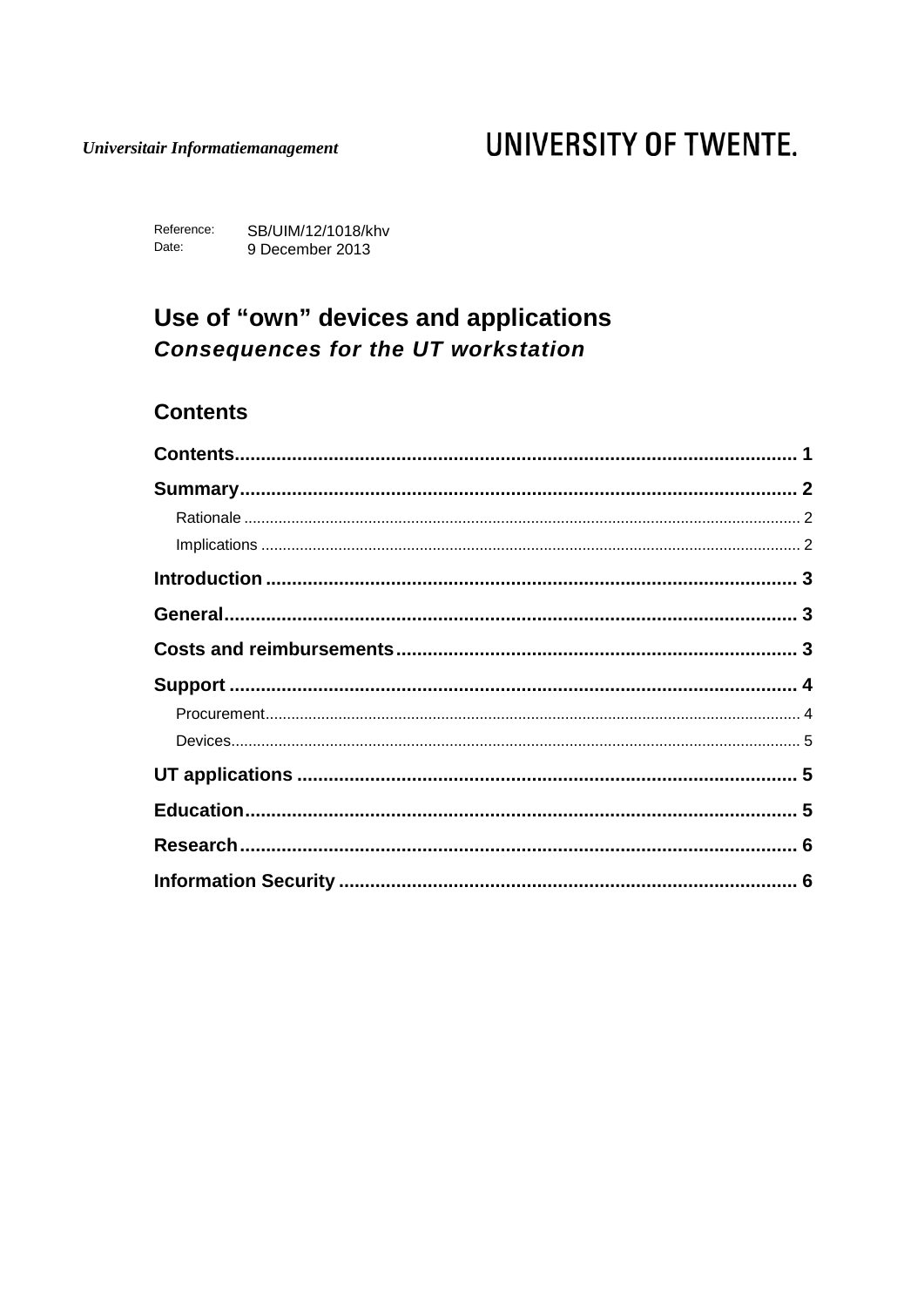### <span id="page-1-0"></span>**Summary**

The University of Twente (UT) workstation is based on a bring/choose-your-own-device (BYOD/CYOD) system, which allows for flexible working, both in and outside of the campus.

The i-Strategy UT 2014-2017 describes this system in the following outlines, which may easily serve as a summary of this policy document.

#### <span id="page-1-1"></span>**Rationale**

The use of a wide variety of mobile devices is expanding rapidly: smartphones, tablets, ultrabooks, notebooks, etc. All kinds and types of devices are replaced by new ones at an increasingly fast pace. These devices have been purchased by students and staff members themselves (BYOD), or have been paid for by the UT (CYOD). Both options are referred to as "BYOD". Due to these fast developments, prescribing a certain set of devices is undesirable in a community of professionals, as such would unnecessarily limit creativity and state-of-the-art IT use.

Mobile access to information and IT services is highly desirable. Students and staff members are increasingly mobile and expect to have proper access to information and IT services when they are on the way. Conversely, the UT organization and third parties also expect staff members to be easily contactable at all times, irrespective of their whereabouts. As the New Way of Working is coming into fashion ever more, this will strongly contribute to the wish for mobile access to information and IT services with personal devices.

#### <span id="page-1-2"></span>**Implications**

The UT facilitates the use of devices chosen by students and staff members themselves. The UT determines policy, agreeing upon the frameworks for use, support and funding of BYOD.

The UT keeps a list of preferred devices, for which more extensive support options are available. For other devices, users will have to depend on manuals, published on-line for each type of device and/or operating system.

To the extent possible, UT information and IT services are accessible through open standards, causing the least possible dependence on certain types of devices.

The UT informs staff members and students about the privacy and security risks of using mobile devices. Not all risks can be covered by taking technical measures. A lot also depends on the awareness and behaviour of staff members and students, who have to take their own responsibility.

This policy document among other things provides frameworks for a BYOD project to be started by the ICT Service Centre (ICTS) in 2014. Technical and practical feasibility will impact all project decisions on the structure of the BYOD services yet to be made. Part of the ICTS services as described in the memorandum can only be provided after the project has produced its results. ICTS will publish further information on this aspect over the course of 2014.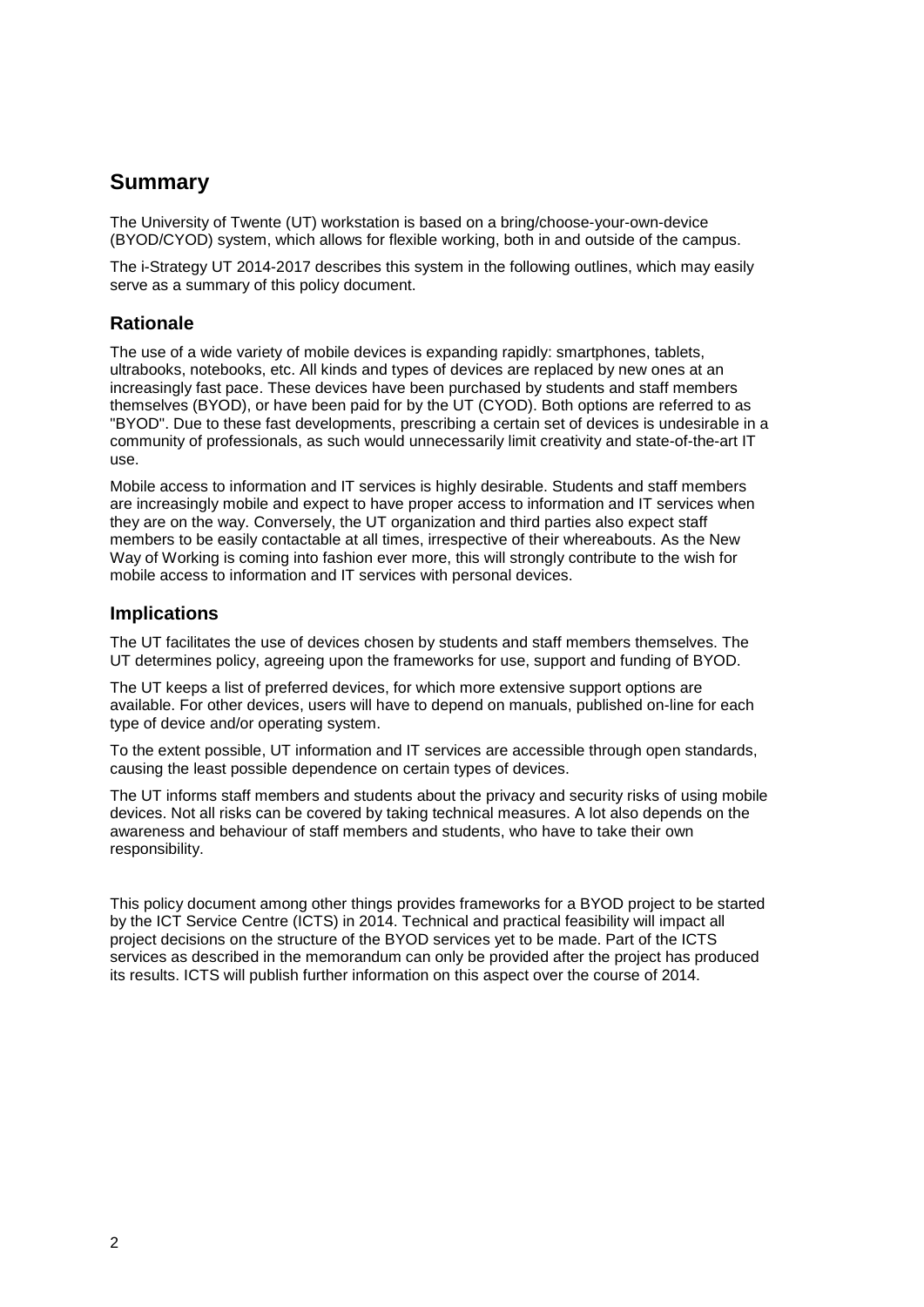### <span id="page-2-0"></span>**Introduction**

The past few years have seen a trend at the University of Twente (UT), which has staff members and students increasingly make their own choices as regards their use of devices, applications and cloud services. This raises questions regarding the desired level of support and the necessary security.

This trend is often described as Bring/Choose Your Own Device (BYOD/CYOD), as Consumerization of IT (CoIT), Bring Your Own Computer (BYOC) or as Use your own. The New Way of Working is also about working independently of location and time, for instance by using private computers. This policy describes the consequences of this development for the UT. There are areas of overlap with the Software Licence Policy, the Information Security Policy, the sourcing strategy and the working conditions policy.

*The University of Twente (UT)* workstation *is based on a bring/choose-your-own-device (BYOD/CYOD) system, which allows for flexible work, both in and outside of the campus.*

#### <span id="page-2-1"></span>**General**

- 1. A standard workstation (laptop, desktop) administered by the ICT Service Centre (ICTS) is available, which is a perfectly suitable normal workstation for most staff members. Making equal choices in equal cases (standardization) is more efficient and cheaper for the UT as a whole.
- 2. Considerations for using other devices include working elsewhere, at home or on the road. As well, depending on use and personal preference, certain devices, applications or cloud services are more suitable or productive than others.
- 3. The UT places the responsibility on individual staff members when it comes to choosing the device and applications to be used. In order to have a grasp of the consequences, they can make use of the expertise of ICTS, Procurement and HR. This policy describes the preconditions with respect to these choices.
- 4. The freedom of choice to deviate from the standard and use more or other devices and applications - and associated individual responsibility - are facilitated as described in this policy. Preconditions are set from different points of view.
- 5. Obligations arising under European tenders apply to the purchase of devices. These may be deviated from only with good reasons.
- 6. The UT accepts the fact that, due to the use of mobile and/or private devices, a staff member's work and private life become more intertwined. If staff members do not want this, they may choose to switch off UT devices outside working hours (if their position allows this).
- 7. Working with other devices or at other hours and locations may involve risks as regards working conditions. Managers and staff members may discuss this during the annual performance appraisals and are supported by HR through information on the HR website and the efforts of the occupational health and safety officers.

### <span id="page-2-2"></span>**Costs and reimbursements**

- 8. The UT does not reimburse the costs of devices, applications and cloud services purchased for private purposes or compensate any damage caused to private devices by work-related use.
- 9. Units may opt to reimburse all or part of the costs of work-related apps, even if the relevant staff member uses a private device.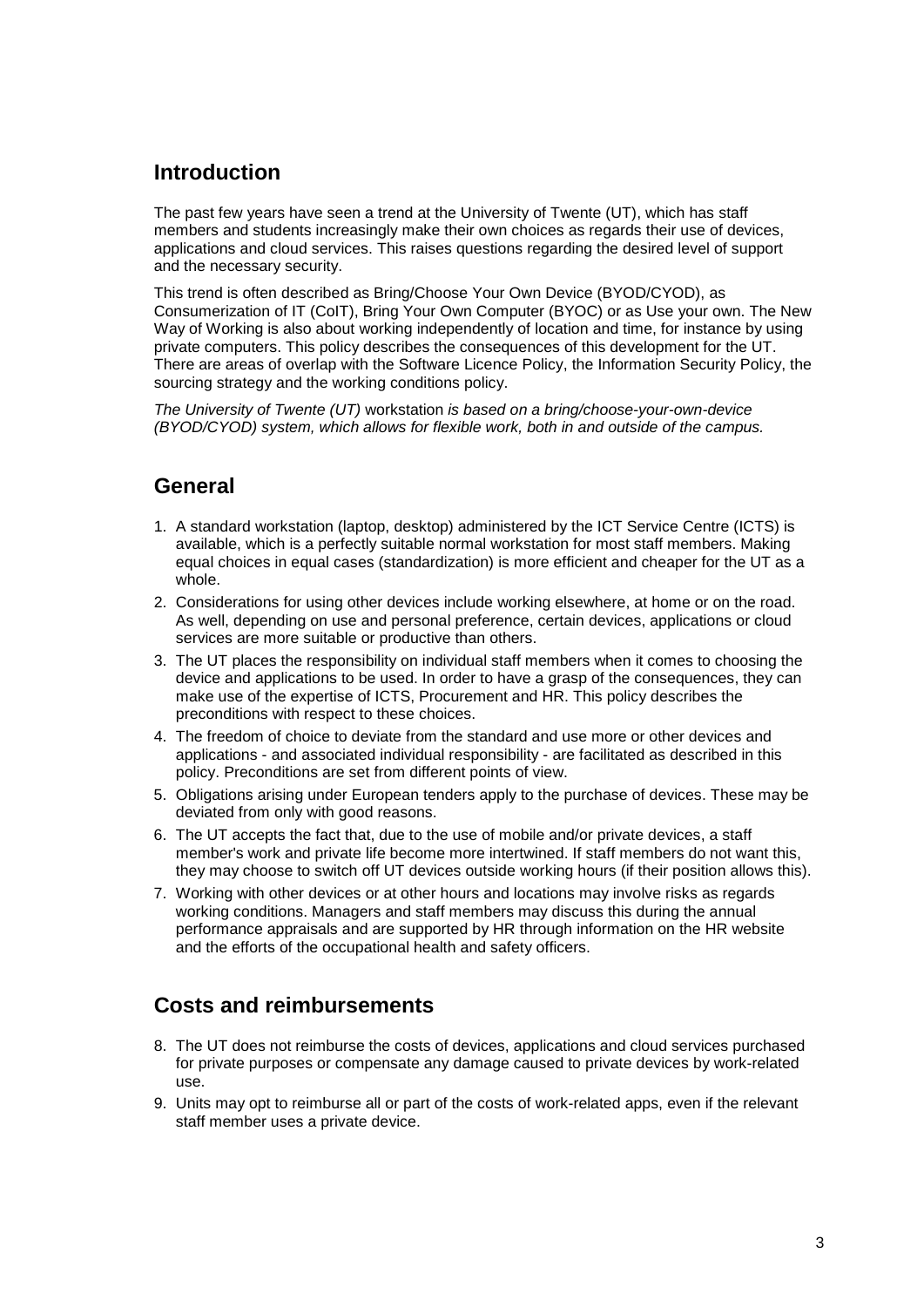- 10.The Tax and Customs Administration considers the provision of devices (such as an iPad and laptop) as wage, unless it is demonstrated that the business use is more than 90%.<sup>[1](#page-3-2)</sup> The rule of at least 10% business use applies to smartphones and mobile telephones.
- 11.The relevant unit will consider whether mobile devices are provided to the relevant staff member. In that case, a standard UT loan for use agreement must be concluded. This agreement also sets out any preconditions, financial or otherwise.

### <span id="page-3-0"></span>**Support**

- 12.Support is available to users for the selection, configuration, malfunctions, etc., of devices, applications and cloud services. It is, however, not possible to facilitate all user wishes and device options. The below text details per subject how and to what extent support is offered.
- 13.Insofar as the device enables this, support is at least available for:
	- a. Being able to use the fixed and wireless network (UT-Net) and VPN.
	- b. The possibility to read and send e-mails and synchronize their agenda (via a secure connection) on (mobile) devices.
	- c. The possibility to read and process documents (via a secure connection) on (mobile) devices. Explanations are available on how to access user data (on network drives, for example), what software is the most suitable for various purposes and what technical limitations apply.
	- d. The possibility to print documents from (mobile) devices. Explanations are available on which devices support printing.
	- e. Being able to use Unified Communications (telephony, messaging, data, etc.) on (mobile) devices. Explanations are available on which devices supports Unified Communications, and to what extent.
	- f. Configuring and restoring a back-up.
- 14.Support is available on the ICTS website in the form of manuals. For all devices for which active support is offered (refer to item 22), staff members can contact the service desk for support.

#### <span id="page-3-1"></span>**Procurement**

- 15.Users are supported in the selection of devices (tablets, smartphones, laptops, USB sticks, external hard drives, etc.), applications (software) and cloud services (data storage, data transfer, collaboration, storage and playing videos and presentations, etc.). This support is offered through manuals on the ICTS website, describing the advantages and disadvantages of the most important alternatives. One goal of providing this advice is stimulating equal choices in equal cases. Staff members can also contact the service desk for support.
- 16.Moreover, Educational Services provides information through its website on what devices, applications and cloud services can be used in education.
- 17.Devices, applications and cloud services are purchased through the UT and provided to the relevant staff members and continue to be the property of the UT. A (small) stock is kept of the most common devices and parts. Stock management will be further coordinated during the quarterly consultations on IT & Research & Operational Management. Reference is made to the Software License Policy for the purchase of software.<sup>[2](#page-3-3)</sup>
- 18.Staff members will ensure that they only install software with a valid license.

<span id="page-3-2"></span> <sup>1</sup> So far, the Tax and Customs Administration has adopted the position that an iPad is suitable for private purposes and that it is difficult to demonstrate a 90% business use. It is expected that the Tax and Customs Administration will revise its position when detailing the work-related expenses scheme (starting date 1 January 2015 at the UT).

<span id="page-3-3"></span><sup>&</sup>lt;sup>2</sup> Software Licenses and the UT [Softwarelicenties en de UT], reference SB/UIM/12/0601/khv, was approved by the University Operations Committee (UCB) on 12 March 2013, [www.utwente.nl/nl/cyber](http://www.utwente.nl/nl/cyber-safety/cybersafety-map/Wetgeving-map/softwarelicenties-en-de-ut.pdf)[safety/cybersafety-map/Wetgeving-map/softwarelicenties-en-de-ut.pdf](http://www.utwente.nl/nl/cyber-safety/cybersafety-map/Wetgeving-map/softwarelicenties-en-de-ut.pdf) (only available in Dutch)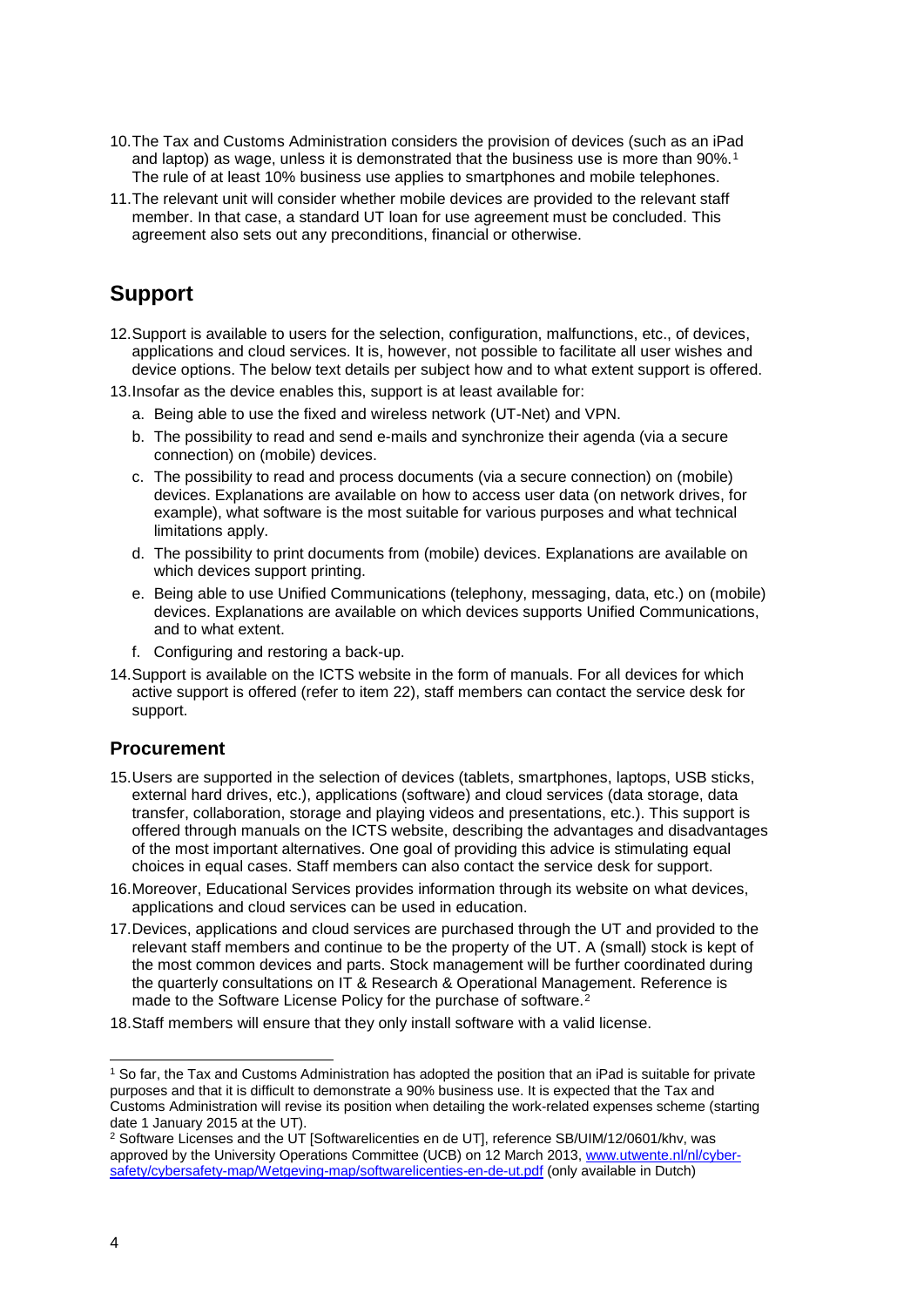- 19.Staff members may opt to use privately bought devices and applications for UT purposes; this will not give rise to any obligation on the part of the UT.
- 20.Many app stores for tablets, smartphones and other devices, do not allow the purchase of applications taking place via the Procurement department of the UT, so staff members will have to purchase these applications themselves. Units are advised to establish standard amounts for a set of recommended apps to ease reimbursement for the costs of these applications.

#### <span id="page-4-0"></span>**Devices**

- 21.Users can receive support for the installation, and for any malfunctions, of devices. For the most common devices, this support is offered by way of manuals available on the ICTS website, explaining the most important aspects of the device.
- 22.For a limited set of devices and operating systems, active expert support is available via the service desk. The ICTS website lists the devices for which this active support is offered.
- 23.The support does not make a distinction on whether the device is the property of the UT or of the user.
- 24.If a private device or parts thereof become defective, the user will be referred to his supplier for repairs and warranty.

#### <span id="page-4-1"></span>**UT applications**

- 25.For the use of web applications that are used in the back office of various administrative processes, it is assumed that the staff member has a standard workstation administered by ICTS. An example is the use of Oracle Applications by Directorate for Financial and Economic Affairs (FEZ) and HR staff members and the use of Osiris by Educational Affairs Office (BOZ) staff members. The use of a certain web browser and specific plug-ins may be necessary. If another device is incompatible, it cannot be used for this purpose.
- 26.By default, web applications that are part of the front office of various administrative processes use open standards. This means that users may assume that the web applications are compatible with their device and browser.[3](#page-4-3) Examples of front office applications are the use of Osiris self-service by students and teachers and the use of the student and staff portal. Users may determine for themselves which device and browser they will use to work with the web application, without any plug-ins being required. ICTS will draw up a plan on how to implement this.
- 27.The UT will not develop any apps for brand-specific devices. In order to facilitate students and others to develop such apps, a standard programming interface (REST API – which is preferably also used by the UT web applications) will be made available. ICTS will draw up a plan on how to implement this.

#### <span id="page-4-2"></span>**Education**

- 28.If a degree programme sets any requirements on the hardware or software that students should have at their disposal, the students will be informed of this well in advance in a manner similar to the one used to communicate on the purchase of textbooks.
- 29.The UT, like a kind of virtual computer room, can make applications available irrespective of the operating system and capacity of a student's device. ICTS provides this service to degree programmes as a customized service.
- 30.Teachers want to be supported in the selection and application of modern educational tools and techniques. Educational Services cater to this wish.

<span id="page-4-3"></span><sup>&</sup>lt;sup>3</sup> There are still differences in the implementation of html5 by web browsers, so problems may occur incidentally.